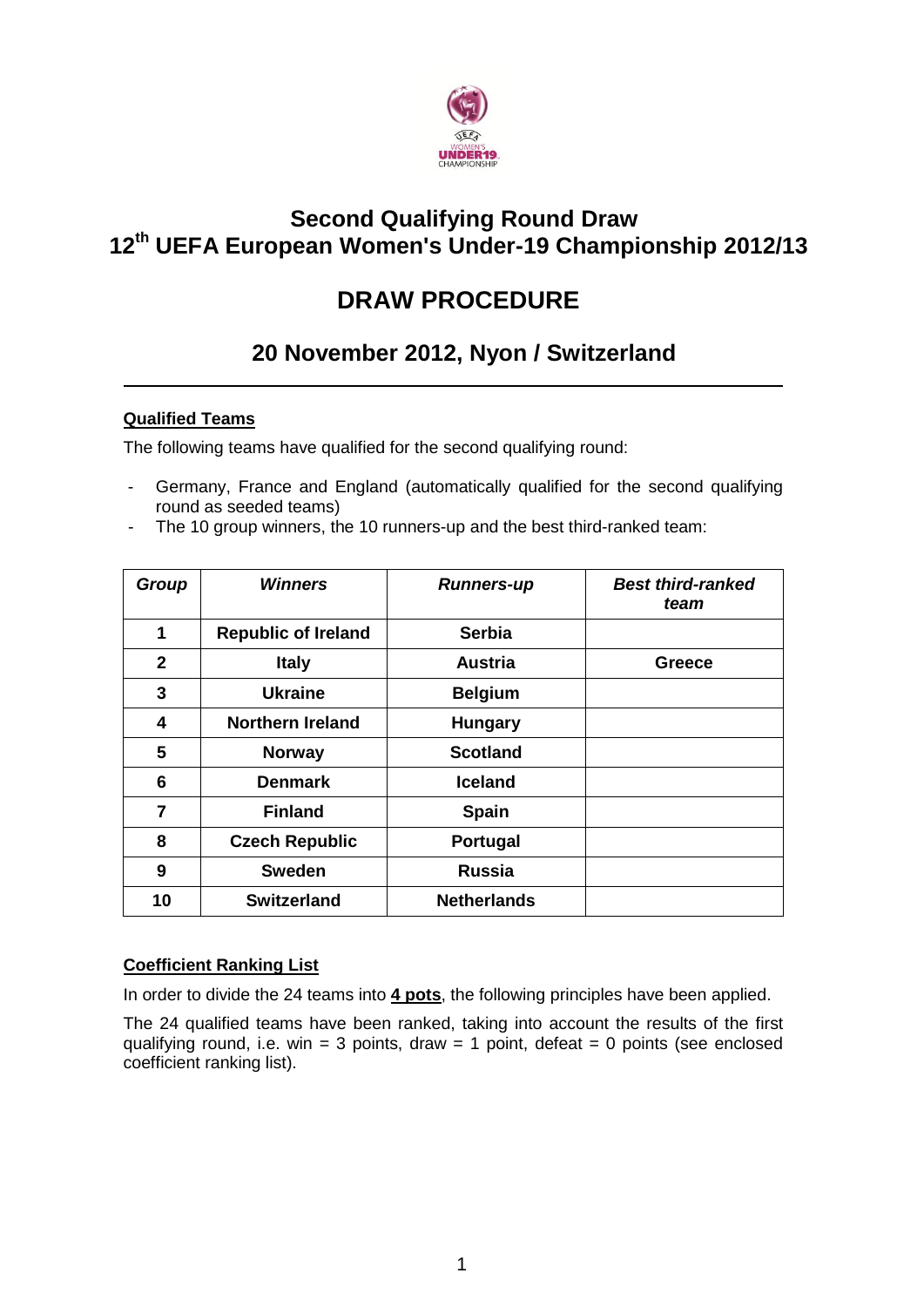## **Distribution of the Teams**

The 24 teams have been split into 4 pots as follows:

| Pot A | • Teams ranked in positions 1 to 6   | 6 green balls  |
|-------|--------------------------------------|----------------|
| Pot B | • Teams ranked in positions 7 to 12  | 6 blue balls   |
| Pot C | • Teams ranked in positions 13 to 18 | 6 yellow balls |
| Pot D | • Teams ranked in positions 19 to 24 | 6 red balls    |

## **Draw Procedure**

The 24 associations will be drawn into 6 groups of 4 teams according to the following procedure:

#### *1st Draw phase*

 The teams in *pot D* will be drawn one after the other into *fourth* position in Groups 1 to 6 (in numerical order).

### *2nd Draw phase*

- The teams in *pot C* will be drawn one after the other into *third* position in one of the 6 groups.
- $\triangleright$  The teams will be allocated to a group in such a way as to ensure that no team will meet another team which it has already played in the first qualifying round. Consequently,
	- $\triangleright$  If clashes arise with a group participant, the team drawn is moved to the next available group, following in numerical order.
	- $\triangleright$  In case of potential clashes in the last two or three groups, there will be no draw and the teams will be allocated to their respective groups accordingly.

### *3rd Draw phase*

- The teams in *pot B* will be drawn one after the other into *second* position in one of the 6 groups.
- $\triangleright$  The teams will be allocated to a group in such a way as to ensure that no team will meet another team which it has already played in the first qualifying round. Consequently,
	- If clashes arise with a group participant, the team drawn is moved to the next available group, following in numerical order.
	- In case of potential clashes in the last two groups, there will be no draw and the teams will be allocated to their respective groups accordingly.

### *4th Draw phase*

- The teams in *pot A* will be drawn one after the other into *first* position in one of the 6 groups.
- $\triangleright$  The teams will be allocated to a group in such a way as to ensure that no team will meet another team which it has already played in the first qualifying round. Consequently,